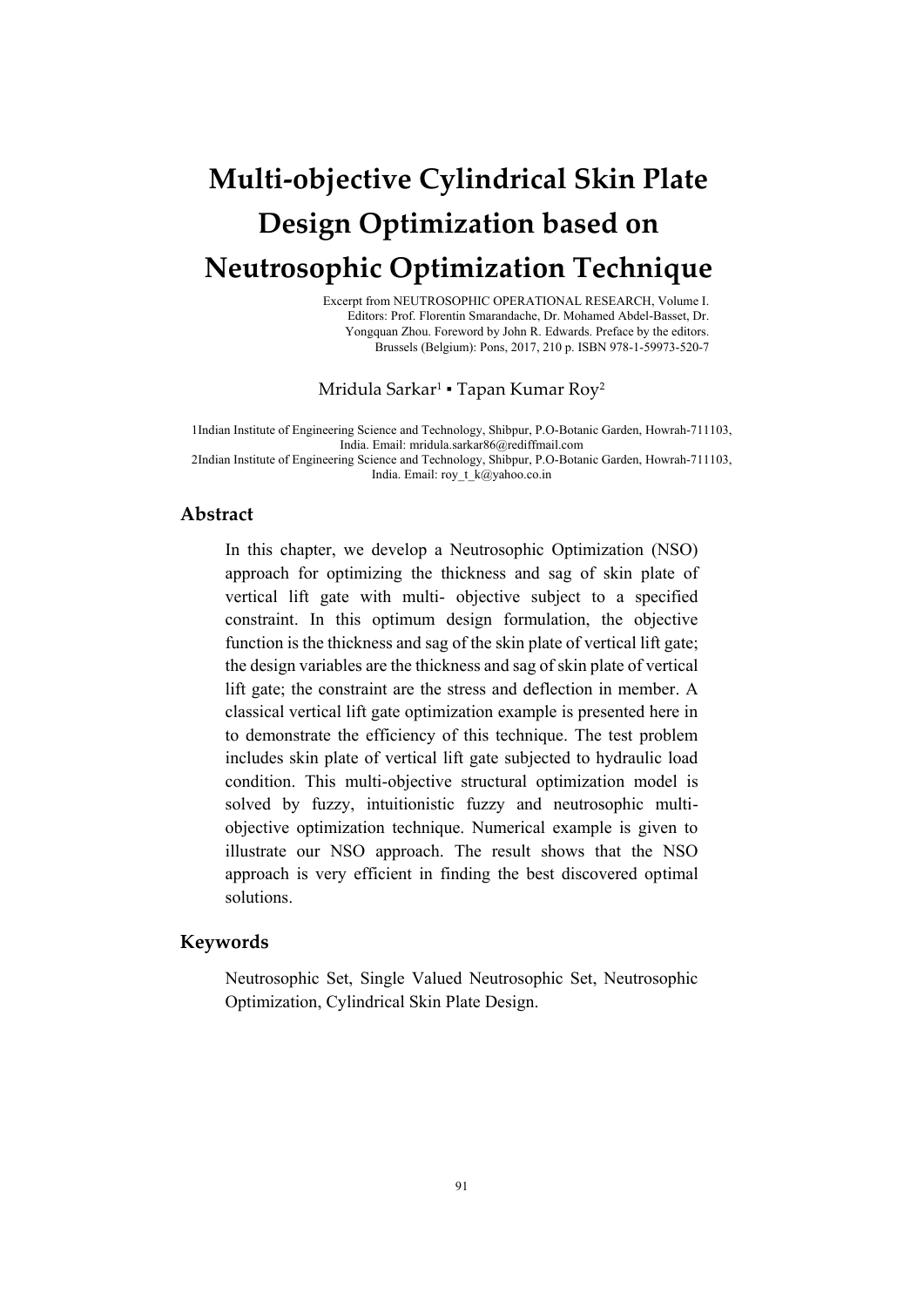Editors: *Prof. Florentin Smarandache Dr. Mohamed Abdel-Basset Dr. Yongquan Zhou*

# **1 Introduction**

Structural optimization is an important notion in civil engineering. Traditionally structural optimization is a well-known concept and in many situations, it is treated as single objective form, where the objective is known the weight function. The extension of this is the optimization where one or more constraints are simultaneously satisfied next to the minimization of the weight function. This does not always hold good in real world problems where multiple and conflicting objectives frequently exist. In this consequence, a methodology known as multi-objective structural optimization (MOSO) is introduced. In structural engineering design problems, the input data and parameters are often fuzzy/imprecise with nonlinear characteristics that necessitate the development of fuzzy optimum structural design method. Fuzzy set (FS) theory has long been introduced to handle inexact and imprecise data by Zadeh [2]. Later on Bellman and Zadeh [4] used the fuzzy set theory to the decision making problem. The fuzzy set theory also found application in structural design. Several researchers like Wang et al. [8] first applied  $\alpha$ -cut method to structural designs where the nonlinear problems were solved with various design levels  $\alpha$ , and then a sequence of solutions were obtained by setting different level-cut value of α. Rao [3] applied the same  $\alpha$ -cut method to design a four-bar mechanism for function generating problem. Structural optimization with fuzzy parameters was developed by Yeh et al. [9] Xu [10] used two-phase method for fuzzy optimization of structures. Shih et al. [5] used level-cut approach of the first and second kind for structural design optimization problems with fuzzy resources. Shih et al [6] developed an alternative α-level-cuts method for optimum structural design with fuzzy resources. Dey et al. [11] used generalized fuzzy number in context of a structural design. Dey et al. [13] developed parameterized t-norm based fuzzy optimization method for optimum structural design. Also, Dey et.al [16] Optimized shape design of structural model with imprecise coefficient by parametric geometric programming. In such extension, Atanassov [1] introduced Intuitionistic fuzzy set (IFS) which is one of the generalizations of fuzzy set theory and is characterized by a membership function, a non-membership function and a hesitancy function. In fuzzy sets, the degree of acceptance is only considered but IFS is characterized by a membership function and a non-membership function so that the sum of both values is less than one. A transportation model was solved by Jana et al [15] using multi-objective intuitionistic fuzzy linear programming. Dey et al. [12] solved two bar truss nonlinear problem by using intuitionistic fuzzy optimization problem. Dey et al. [14] used intuitionistic fuzzy optimization technique for multi objective optimum structural design. Intuitionistic fuzzy sets consider both truth membership and falsity membership. Intuitionistic fuzzy sets can only handle incomplete information not the indeterminate information and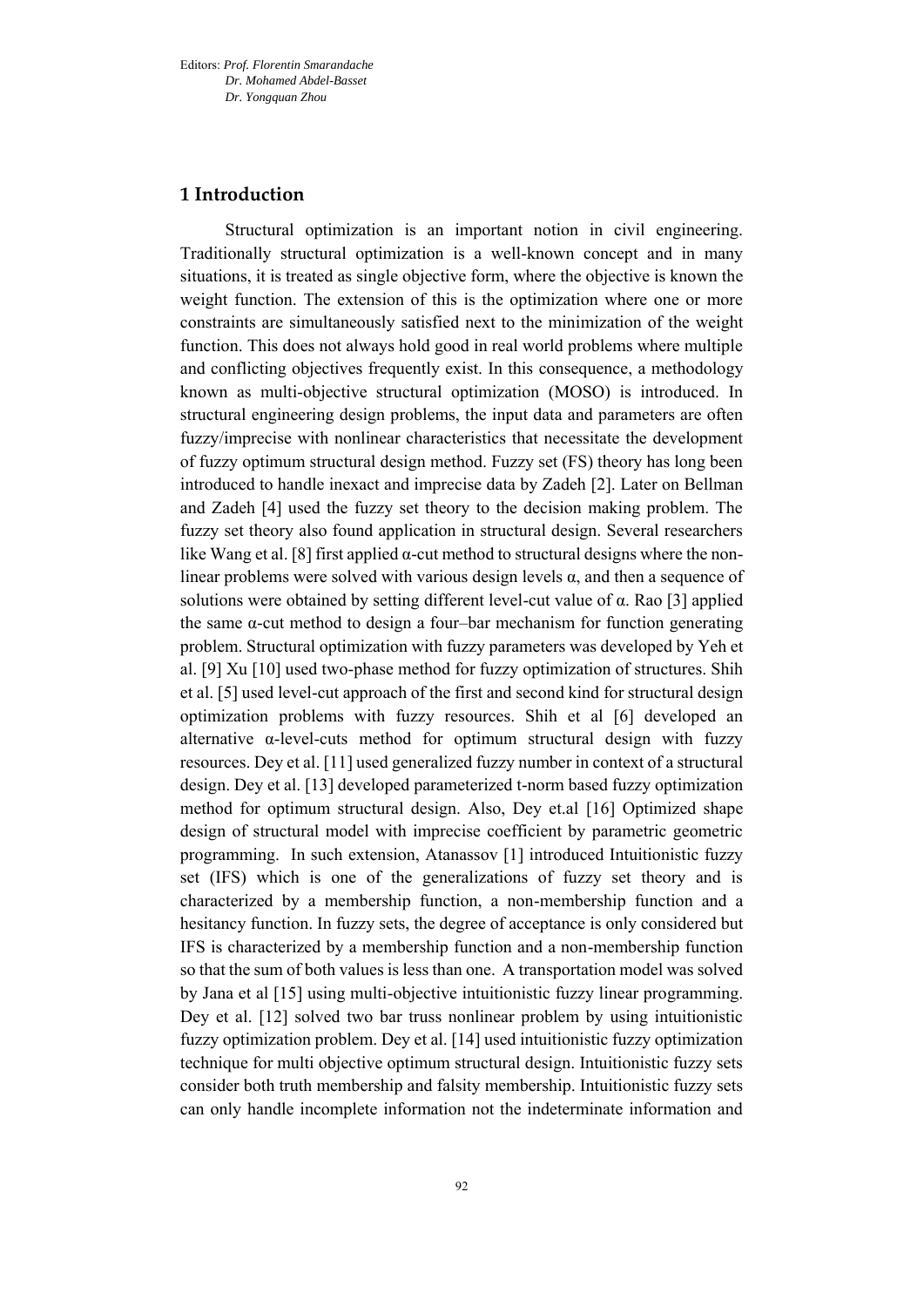inconsistent information. In neutrosophic sets indeterminacy is quantified explicitly and truth membership, indeterminacy membership and falsity membership which are independent. Neutrosophic theory was introduced by Smarandache [7]. The motivation of the present study is to give computational algorithm for solving multi-objective structural problem by single valued neutrosophic optimization approach. Neutrosophic optimization technique is very rare in application to structural optimization. We also aim to study the impact of truth membership, indeterminacy membership and falsity membership function in such optimization process. The results are compared numerically both in fuzzy optimization technique, intuitionistic fuzzy optimization technique and neutrosophic optimization technique. From our numerical result, it is clear that neutrosophic optimization technique provides better results than fuzzy optimization and intuitionistic fuzzy optimization.

# **2 Multi-objective Structural Model**

In the design problem of the structure i.e. lightest thickness of the structure and minimum sag that satisfies all stress and deflection constraints in members of the structure. In vertical lift gate structural system, the basic parameters (including allowable stress ,deflection etc.) are known and the optimization's target is that identify the optimal thickness and sag so that the structure is of the smallest total weight with minimum stress and deflection in a given load conditions .

The multi-objective structural model can be expressed as: *Minimize G* (1) *minimize S subject to*  $\sigma \leq [\sigma]$  $\delta \leq [\delta]$  $G^{\min} \leq G \leq G^{\max}$  $S^{\min} \leq S \leq S^{\max}$ where G and S are the design variables for the structural design,  $\delta$  is the deflection of the vertical lift gate of skin plate due to hydraulic load.  $\sigma$  is the stress constraint and  $[\sigma]$ ,  $[\delta]$  are allowable stress of the vertical lift gate of skin

plate under various conditions.  $G^{\min}$  and  $S^{\min}$ ,  $G^{\max}$  and  $S^{\max}$  are the lower and upper bounds of design variables respectively**.**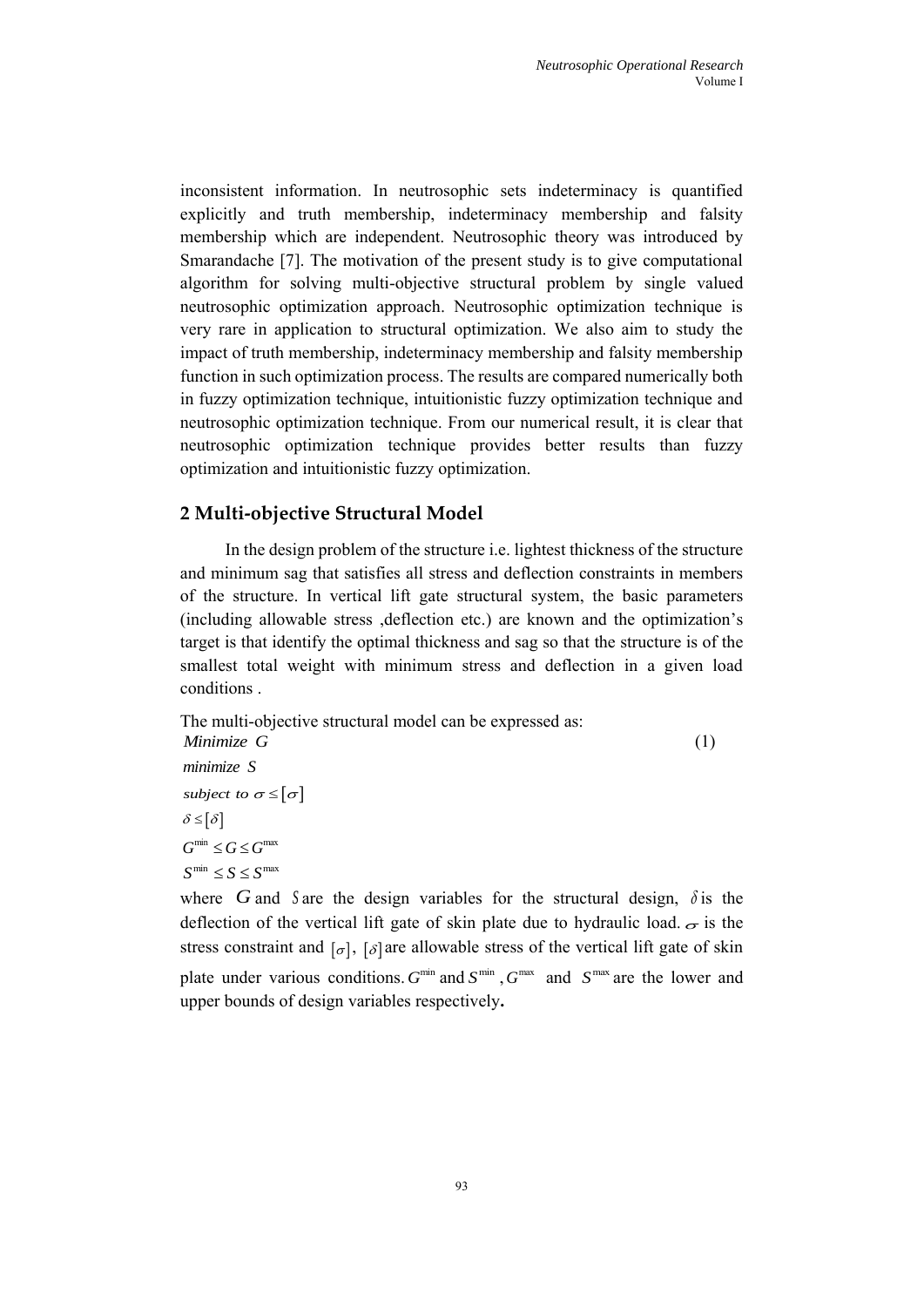#### **3 Mathematical Preliminaries**

#### *3.1 Fuzzy Set*

Let X be a fixed set. A fuzzy set: A set of X is an object having the form  $\tilde{A} = \left\{ (x, T_A(x)) : x \in X \right\}$  where the function  $T_A : X \to [0,1]$  defined the truth membership of the element  $x \in X$  to the set  $A$ .

#### *3.2. Intuitionistic Fuzzy Set*

Let a set X be fixed. An intuitionistic fuzzy set or IFS  $\tilde{A}^i$  in X is an Let a set A be fixed. An inditionistic fuzzy s<br>object of the form  $\tilde{A}^i = \{ \langle X, T_A(x), F_A(x) \rangle | x \in X \}$ .  $\tilde{A}^i = \left\{ \langle X, T_A(x), F_A(x) \rangle | x \in X \right\}$  where  $T_A: X \to [0,1]$  and  $F_A: X \to [0,1]$  define the truth membership and falsity membership respectively, for every element of  $x \in X$ ,  $0 \le T_A(x) + F_A(x) \le 1$ .

#### *3.3. Neutrosophic Set*

Let a set X be a space of points (objects) and  $x \in X$ . A neutrosophic set  $\tilde{A}^n$  in X is defined by a truth membership function  $T_A(x)$ , an indeterminacymembership function  $I_A(x)$  and a falsity membership function  $F_A(x)$  and having the form  $\tilde{A}^n = \{ \langle x, T_A(x), I_A(x), F_A(x) \rangle | x \in X \}$ . *n*  $\tilde{A}^n = \{ \langle x, T_A(x), I_A(x), F_A(x) \rangle | x \in X \}$ .  $T_A(x), T_A(x)$  and  $F_A(x)$  are real standard or non-standard subsets of  $]0^-,1^+]$ . That is

$$
T_A(x): X \rightarrow ]0^-, 1^+[
$$
  
\n
$$
I_A(x): X \rightarrow ]0^-, 1^+[
$$
  
\n
$$
F_A(x): X \rightarrow ]0^-, 1^+[
$$

There is no restriction on the sum of  $T_A(x)$ ,  $I_A(x)$  and  $F_A(x)$  so There is no restriction on the sum<br>  $0^- \le \sup T_A(x) + \sup I_A(x) + \sup F_A(x) \le 3^+$ .[17-22]

#### *3.4. Single Valued Neutrosophic Set*

Let a set  $X$  be the universe of discourse. A single valued neutrosophic set Let a set *X* be the universe of discourse. A single valued neutrosophic set  $\tilde{A}^n$  over *X* is an object having the form  $\tilde{A}^n = \{ \langle x, T_A(x), I_A(x), F_A(x) \rangle | x \in X \}$ *n*  $\tilde{A}^n = \{ \langle x, T_A(x), I_A(x), F_A(x) \rangle | x \in X \}$ where:

where:<br>  $T_A: X \to [0,1], I_A: X \to [0,1], F_A: X \to [0,1]$  with  $0 \le T_A(x) + I_A(x) + F_A(x) \le 3$  for all  $x \in X$ .

#### *3.5. Complement of Neutrosophic Set*

Complement of a single valued neutrosophic set  $A$  is denoted by  $c(A)$  and is defined by: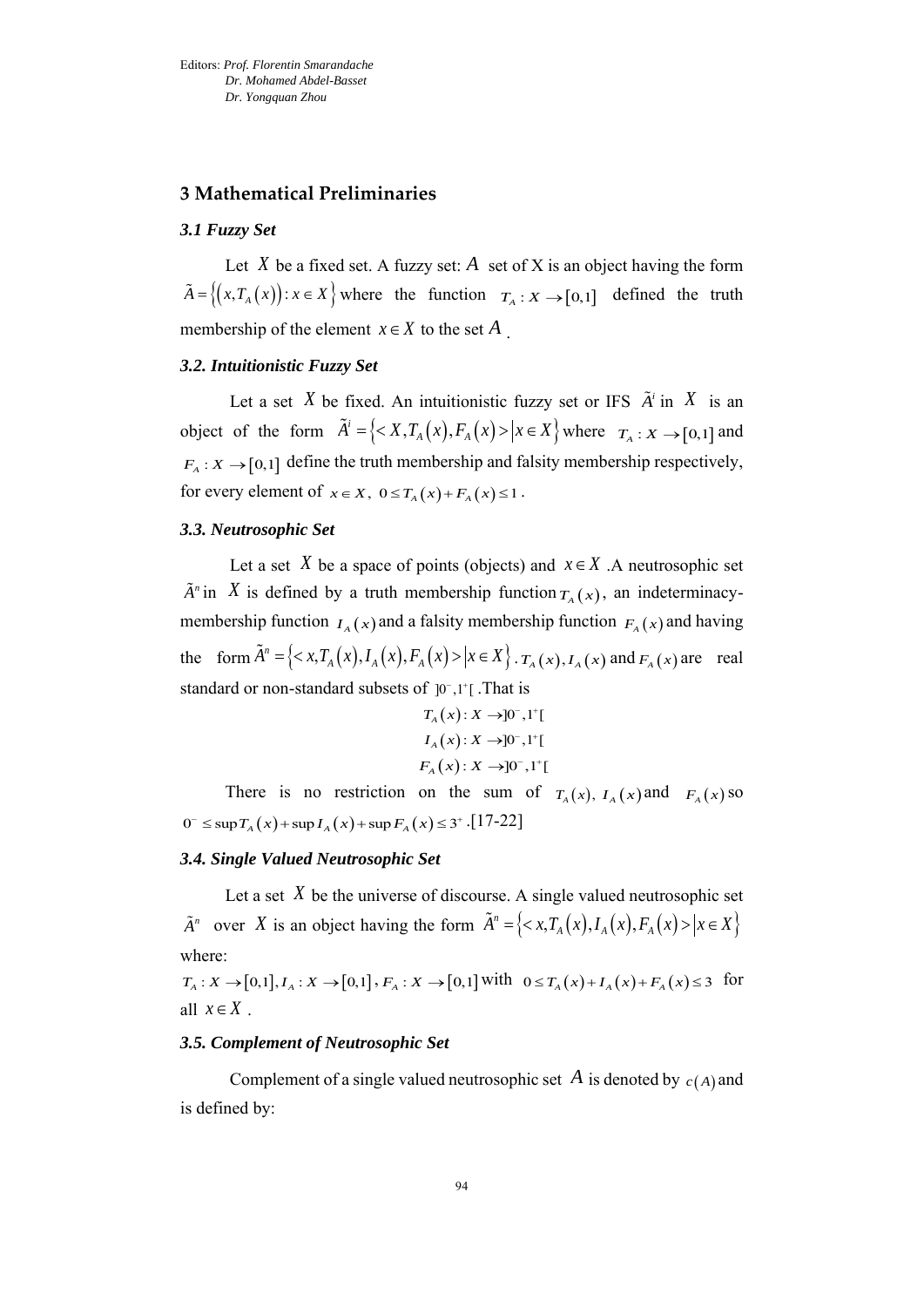$$
T_{c(A)}(x) = F_A(x)
$$
  
\n
$$
I_{c(A)}(x) = 1 - F_A(x)
$$
  
\n
$$
F_{c(A)}(x) = T_A(x).
$$

#### *3.6. Union of Neutrosophic Sets*

The union of two single valued neutrosophic sets  $A$  and  $B$  is a single valued neutrosophic set C, written as  $C = A \cup B$ , whose truth membership, indeterminacy-membership and falsity-membership functions are given by

$$
T_{c(A)}(x) = \max(T_A(x), T_B(x))
$$
  
\n
$$
I_{c(A)}(x) = \max(I_A(x), I_B(x))
$$
  
\n
$$
F_{c(A)}(x) = \min(F_A(x), F_B(x)) \text{ for all } x \in X
$$

#### *3.7. Intersection of Neutrosophic Sets*

The intersection of two single valued neutrosophic sets  $A$  and  $B$  is a single valued neutrosophic set C , written as  $C = A \cap B$ , whose truth membership, indeterminacy-membership and falsity-membership functions are given by

$$
T_{c(A)}(x) = \min(T_A(x), T_B(x))
$$
  
\n
$$
I_{c(A)}(x) = \min(I_A(x), I_B(x))
$$
  
\n
$$
F_{c(A)}(x) = \max(F_A(x), F_B(x)) \text{ for all } x \in X.
$$

#### **4 Mathematical Analysis**

# *4.1. Neutrosophic Optimization Technique to Solve Minimization Type Multi-Objective Non-linear Programming Problem*

A nonlinear multi-objective optimization of the problem is of the form A nonlinear multi-objective optimiza<br>*Minimize*  $\{f_1(x), f_2(x), ..., f_p(x)\}$ (2)

Now the decision set  $\tilde{D}^n$ , a conjunction of Neutrosophic objectives and

Now the decision set 
$$
\tilde{D}^n
$$
, a conjunction of Neutrosophic objectives and  
constraints is defined  $\tilde{D}^n = \left(\bigcap_{k=1}^n \tilde{G}_k^n \right) \cap \left(\bigcap_{j=1}^q \tilde{C}_j^n \right) = \left\{ (x, T_{\tilde{D}^n}(x)) I_{\tilde{D}^n}(x), F_{\tilde{D}^n}(x) \right\}$   
*Here*  $T_{\tilde{D}^n}(x) = \min \left\{ T_{\tilde{G}_1^n}(x), T_{\tilde{G}_2^n}(x), T_{\tilde{G}_3^n}(x), \dots, T_{\tilde{G}_q^n}(x) \right\}$  for all  $x \in X$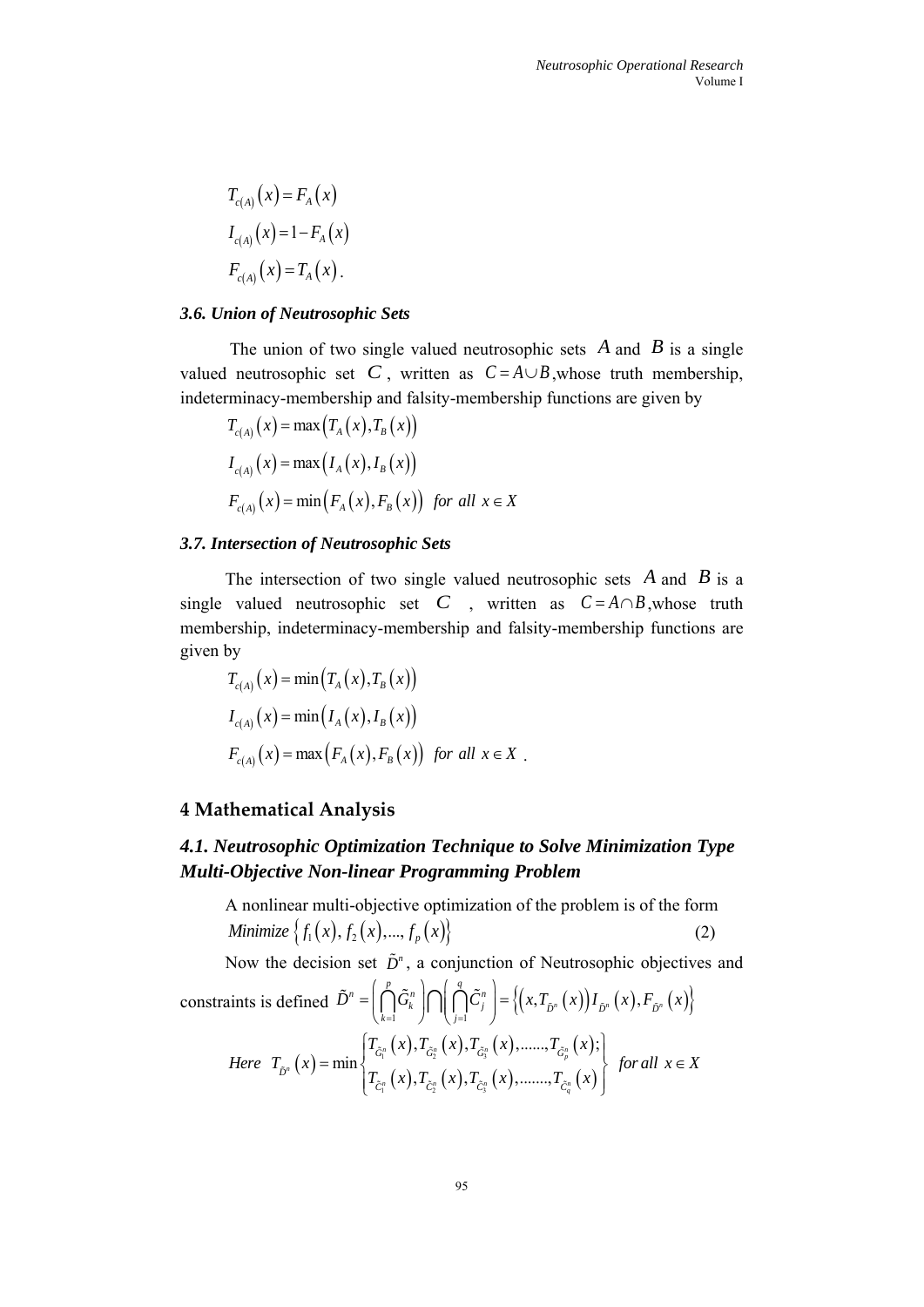$$
I_{\tilde{D}^{n}}(x) = \min \left\{ \begin{aligned} &I_{\tilde{G}_{1}^{n}}(x), I_{\tilde{G}_{2}^{n}}(x), I_{\tilde{G}_{3}^{n}}(x), \dots, I_{\tilde{G}_{p}^{n}}(x); \\ &I_{\tilde{G}_{1}^{n}}(x), I_{\tilde{G}_{2}^{n}}(x), I_{\tilde{G}_{3}^{n}}(x), \dots, I_{\tilde{G}_{q}^{n}}(x) \end{aligned} \right\} \text{ for all } x \in X
$$

$$
F_{\tilde{D}^{n}}(x) = \min \left\{ \begin{aligned} &F_{\tilde{G}_{1}^{n}}(x), F_{\tilde{G}_{2}^{n}}(x), F_{\tilde{G}_{3}^{n}}(x), \dots, F_{\tilde{G}_{p}^{n}}(x); \\ &F_{\tilde{G}_{1}^{n}}(x), F_{\tilde{G}_{2}^{n}}(x), F_{\tilde{G}_{3}^{n}}(x), \dots, F_{\tilde{G}_{q}^{n}}(x) \end{aligned} \right\} \text{ for all } x \in X
$$

where  $T_{\tilde{D}^n}(x)$ ,  $I_{\tilde{D}^n}(x)$ ,  $F_{\tilde{D}^n}(x)$  are truth-membership function, indeterminacy membership function, falsity membership function of neutrosophic decision set respectively .Now using the neutrosophic optimization, problem (2) is transformed to the non-linear programming problem as

$$
\begin{aligned}\n\text{Max } &\alpha & (3) \\
\text{Max } &\gamma & \text{Min } \beta \\
\text{such that } & T_{\hat{G}_{k}^{n}}(x) \geq \alpha; \ T_{\hat{C}_{j}^{n}}(x) \geq \alpha; \ I_{\hat{G}_{k}^{n}}(x) \geq \gamma; \ I_{\hat{C}_{j}^{n}}(x) \geq \gamma; \\
F_{\hat{G}_{k}^{n}}(x) \leq \beta; \ F_{\hat{C}_{j}^{n}}(x) \leq \beta; \ \alpha + \beta + \gamma \leq 3; \ \alpha \geq \beta; \alpha \geq \gamma; \\
\alpha, \beta, \gamma \in [0, 1] & \text{Min } \beta & \text{min } \beta & \text{min } \beta & \text{min } \beta & \text{min } \beta & \text{min } \beta & \text{min } \beta & \text{min } \beta & \text{min } \beta & \text{min } \beta & \text{min } \beta & \text{min } \beta & \text{min } \beta & \text{min } \beta & \text{min } \beta & \text{min } \beta & \text{min } \beta & \text{min } \beta & \text{min } \beta & \text{min } \beta & \text{min } \beta & \text{min } \beta & \text{min } \beta & \text{min } \beta & \text{min } \beta & \text{min } \beta & \text{min } \beta & \text{min } \beta & \text{min } \beta & \text{min } \beta & \text{min } \beta & \text{min } \beta & \text{min } \beta & \text{min } \beta & \text{min } \beta & \text{min } \beta & \text{min } \beta & \text{min } \beta & \text{min } \beta & \text{min } \beta & \text{min } \beta & \text{min } \beta & \text{min } \beta & \text{min } \beta & \text{min } \beta & \text{min } \beta & \text{min } \beta & \text{min } \beta & \text{min } \beta & \text{min } \beta & \text{min } \beta & \text{min } \beta & \text{min } \
$$

Now this non-linear programming problem (3) can be easily solved by an appropriate mathematical programming to give solution of multi-objective nonlinear programming problem (1) by neutrosophic optimization approach.

#### *4.1.1 Computational Algorithm*

**Step-1:** Solve the MONLP problem (2) as a single objective non-linear problem p times for each problem by taking one of the objectives at a time and ignoring the others. These solutions are known as ideal solutions. Let  $x<sup>k</sup>$  be the respective optimal solution for the  $k^h$  different objective and evaluate each objective value for all these  $k^{\text{th}}$  optimal solution.

**Step-2:** From the result of step-1, determine the corresponding values for every objective for each derived solution, pay-off matrix can be formulated as follows

|  |  | $\begin{bmatrix} f_1^*(x^1) & f_2(x^1) & \dots & f_p(x^1) \\ f_1(x^2) & f_2^*(x^2) & \dots & f_p(x^2) \\ \dots & \dots & \dots & \dots & f_p(x^2) \\ f_1(x^p) & f_2(x^p) & \dots & f_p^*(x^p) \end{bmatrix}$ |  |
|--|--|--------------------------------------------------------------------------------------------------------------------------------------------------------------------------------------------------------------|--|
|  |  |                                                                                                                                                                                                              |  |
|  |  |                                                                                                                                                                                                              |  |

**Step-3:** For each objective  $f_k(x)$  find lower bound  $L_k^{\mu}$  and the upper bound  $U_k^{\mu}$ 

$$
U_k^T = \max \left\{ f_k \left( x^{r^*} \right) \right\} \text{ and}
$$
  

$$
L_k^T = \min \left\{ f_k \left( x^{r^*} \right) \right\} \text{ where } r = 1, 2, \dots, k
$$

for truth membership of objectives.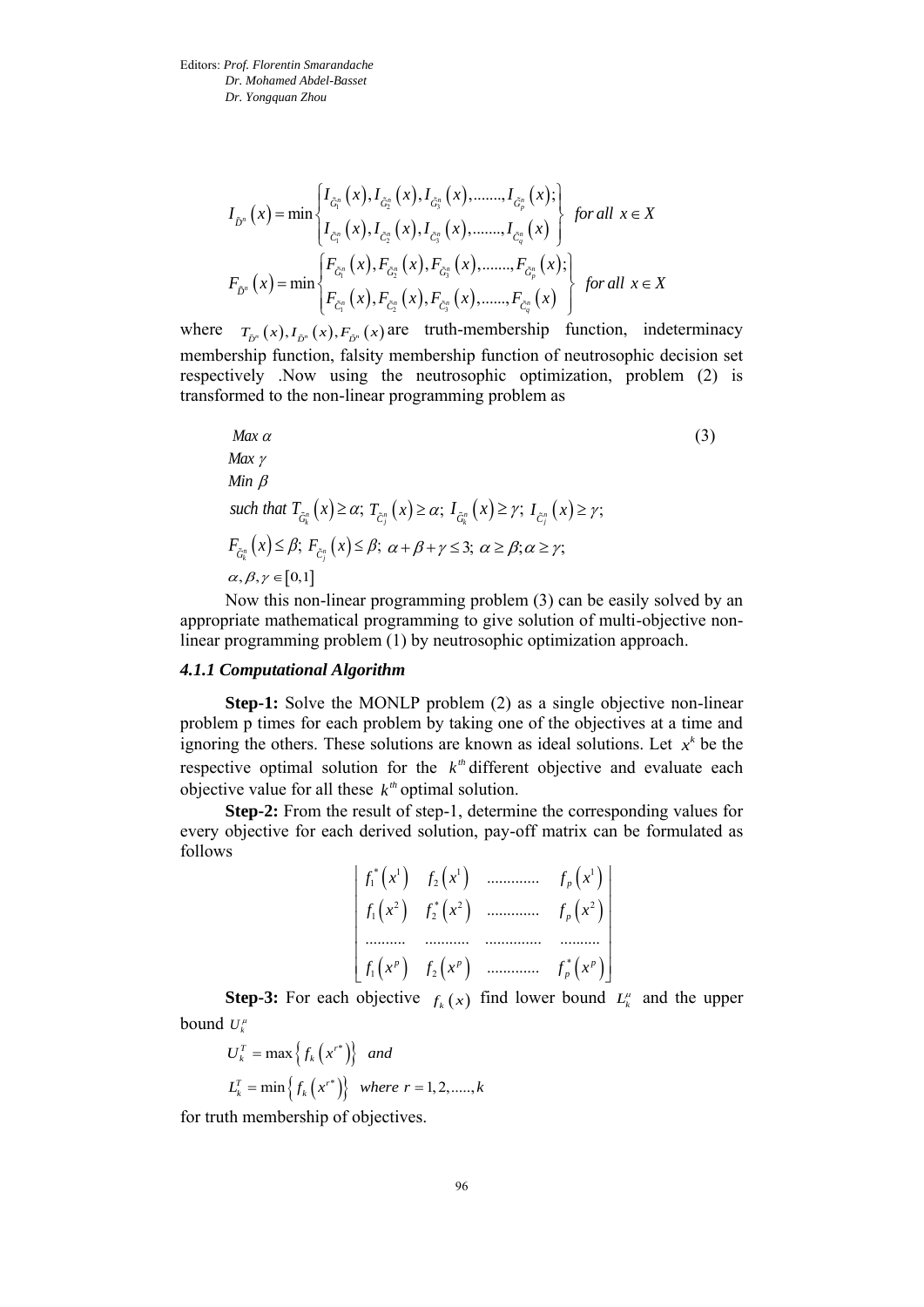**Step-4:** We represent upper and lower bounds for indeterminacy and falsity membership of objectives as follows:

for 
$$
k = 1, 2, \ldots, p
$$
  
\n $U_k^F = U_k^T$  and  $L_k^F = L_k^T + t(U_k^T - L_k^T);$   
\n $L_k^I = L_k^T$  and  $U_k^I = L_k^T + s(U_k^T - L_k^T)$ 

Here  $t$ , s are predetermined real numbers in  $(0,1)$ 

**Step-5:** Define truth membership, indeterminacy membership and falsity membership functions as follows:

$$
f \text{or } k = 1, 2, \dots, p
$$
\n
$$
T_k(f_k(x)) = \begin{cases}\n1 & \text{if } f_k(x) \le L_k^T \\
\frac{U_k^T - f_k(x)}{U_k^T - L_k^T} & \text{if } L_k^T \le f_k(x) \le U_k^T \\
0 & \text{if } f_k(x) \ge U_k^T\n\end{cases}
$$
\n
$$
I_k(f_k(x)) = \begin{cases}\n1 & \text{if } f_k(x) \le L_k^T \\
\frac{U_k^T - f_k(x)}{U_k^T - L_k^T} & \text{if } L_k^T \le f_k(x) \le U_k^T \\
0 & \text{if } f_k(x) \ge U_k^T\n\end{cases}
$$
\n
$$
F_k(f_k(x)) = \begin{cases}\n1 & \text{if } f_k(x) \le L_k^F \\
\frac{U_k^F - f_k(x)}{U_k^F - L_k^F} & \text{if } L_k^F \le f_k(x) \le U_k^F \\
0 & \text{if } f_k(x) \ge U_k^F\n\end{cases}
$$

**Step-6:** Now neutrosophic optimization method for MONLP problem gives a equivalent nonlinear programming problem as:<br>  $Maximize (\alpha - \beta + \gamma)$  $(4)$ 

Maximize 
$$
(\alpha - \beta + \gamma)
$$

\n(4)

\nsuch that  $T_k(f_k(x)) \geq \alpha$ ;  $I_k(f_k(x)) \geq \gamma$ ;  $F_k(f_k(x)) \leq \beta$ ;

\n $\alpha + \beta + \gamma \leq 3$ ;  $\alpha \geq \beta$ ;  $\alpha \geq \gamma$ ;  $\alpha, \beta, \gamma \in [0,1]$ ;

\n $g_j(x) \leq b_j \quad x \geq 0, k = 1, 2, \ldots, p; \quad j = 1, 2, \ldots, q$ 

\nThis is reduced to equivalent nonlinear programming problem as

\nMaximize  $(\alpha - \beta + \gamma)$ 

Maximize 
$$
(\alpha - \beta + \gamma)
$$
  
\nsuch that  $f_k(x) + (U_k^T - L_k^T) . \alpha \le U_k^T$ ;  
\n $f_k(x) + (U_k^T - L_k^T) . \gamma \le U_k^T$ ;  
\n $f_k(x) + (U_k^F - L_k^F) . \beta \le L_k^F$ ;  
\n $for k = 1, 2, ..., p$   
\n $\alpha + \beta + \gamma \le 3$ ;  
\n $\alpha \ge \beta; \alpha \ge \gamma; \ \alpha, \beta, \gamma \in [0, 1]$ ;  
\n $g_j(x) \le b_j \ x \ge 0$ . (5)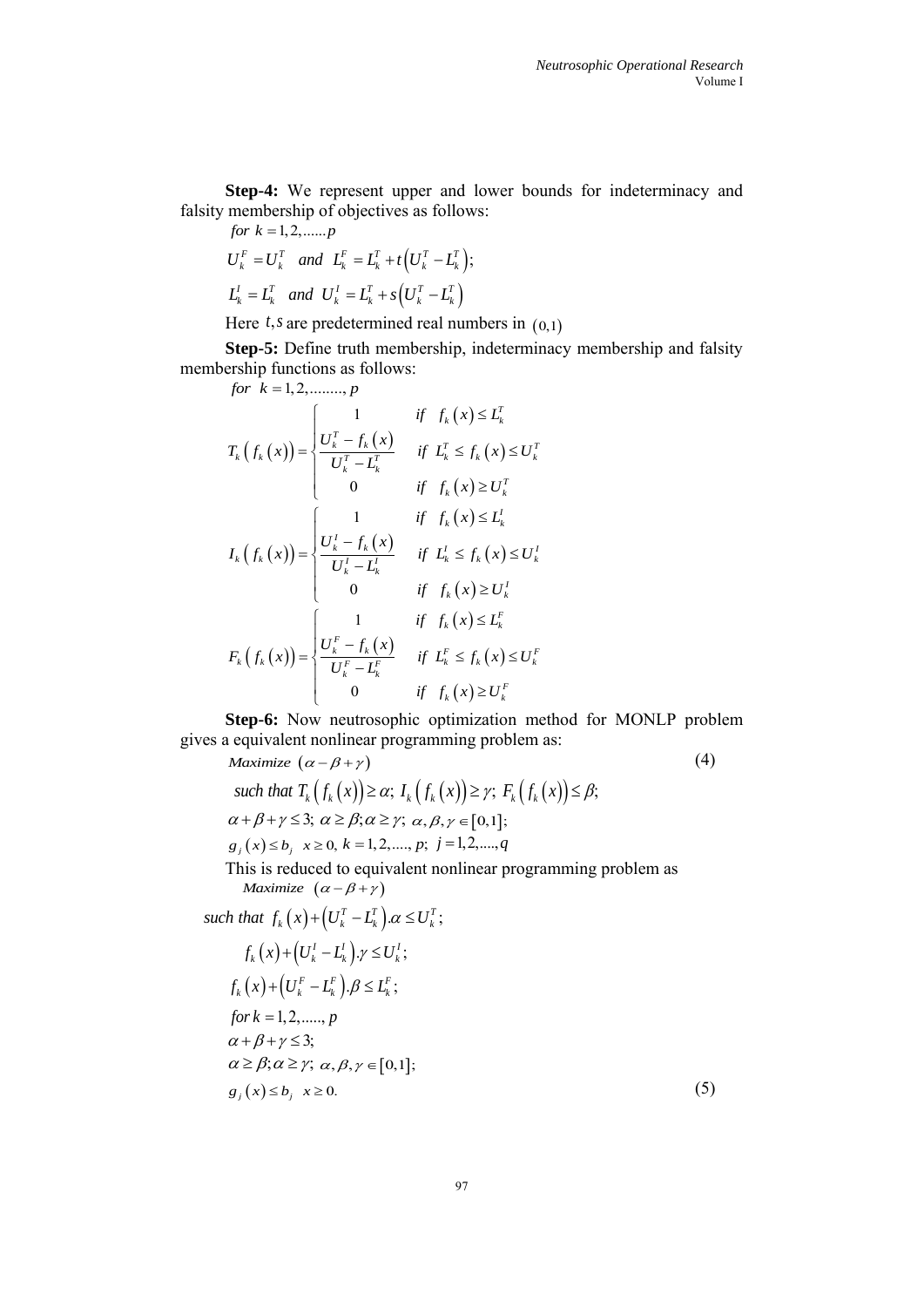# **5 Solution of Multi-Objective Structural Optimization Problem (MOSOP) by Neutrosophic Optimization Technique**

To solve the MOSOP (1), step 1 of 4.1.1 is used. After that according to step to pay off matrix is formulated.

$$
\begin{bmatrix} G & S \\ G^1 & S^1 \\ S^2 & T^2 & S^2 \end{bmatrix}
$$

According to step-2 the bound of weight objective  $U_G^T, L_G^T, U_G^T, L_G^T$  and  $U_{G}^{F}$ ,  $L_{G}^{F}$  for truth, indeterminacy and falsity membership function respectively. Then:

 $L_G^T \le G \le U_G^T$ ;  $L_G^F \le G \le U_G^F$ ;  $L_G^I \le G \le U_G^I$ . Similarly, the bound of deflection objective are  $U_s^T, L_s^T, U_s^F, L_s^F$  *and*  $U_s^T, L_s^T$  are respectively for truth, indeterminacy and falsity membership function.

Then:

 $L_S^T \le S \le U_S^T;$   $L_S^F \le S \le U_S^F;$   $L_S^I \le S \le U_S^I$ , where  $U_G^F = U_G^T$ ;  $L_G^F = L_G^T + \varepsilon_G$ ;  $L_G^I = L_G^T$ ,  $U_G^I = L_G^T + \varepsilon_G$  $\text{and } U_s^F = U_s^T; \ L_s^F = L_s^T + \xi_s; \ L_s^I = L_s^T; \ U_s^I = L_s^T + \xi_s,$ 

such that

$$
0 < \varepsilon_G < \left( U_G^T - L_G^T \right) \text{ and } 0 < \xi_S < \left( U_S^T - L_S^T \right).
$$

According to neutrosophic optimization technique considering truth, indeterminacy and falsity membership function for MOSOP (1), and crisp nonlinear programming problem can be formulated as

Maximize 
$$
(\alpha + \gamma - \beta)
$$
 (6)  
\nSubject to  
\n $T_G \geq \alpha$ ;  $T_S \geq \alpha$ ;  $F_G \leq \beta$ ;  $F_G \leq \beta$ ;  
\n $I_G \geq \gamma$ ;  $I_S \geq \gamma$ ;  $\sigma \leq [\sigma]$ ;  $\delta \leq [\delta]$ ;  
\n $\alpha + \beta + \gamma \leq 3$ ;  $\alpha \geq \beta$ ;  $\alpha \geq \gamma$ ;  
\n $\alpha, \beta, \gamma \in [0,1]$ ,  $G^{\min} \leq G \leq G^{\max} S^{\min} \leq S \leq S^{\max}$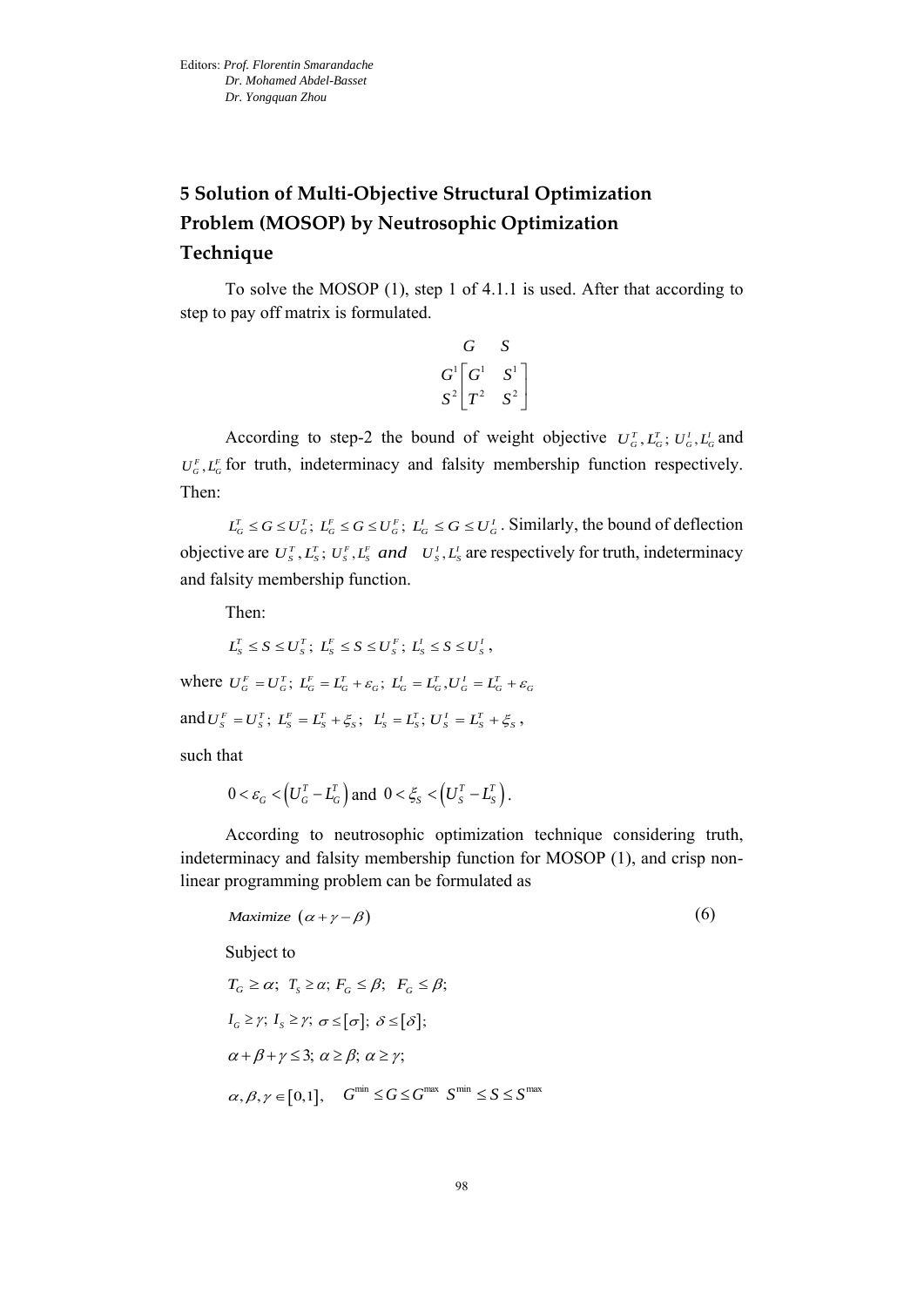Solving the above crisp model (6) by an appropriate mathematical programming algorithm we get optimal solution and hence objective functions i.e structural weight and deflection of the loaded joint will attain Pareto optimal solution.

# **6 Numerical Illustration**

A cylindrical skin plate of vertical lift gate (Guha A.L et al [17]) in fig-2 has been considered. The weight of the skin plate is about 40% of the weight of the vertical lift gate, thus the minimum weight of the vertical lift gate can be achieved by using minimum thickness of a skin plate with same number of horizontal girders for the particular hydraulic load. It is proposed to replace stiffened flat skin plate by unstiffened cylindrical skin plate. The stress developed in skin plate and its distribution mainly depends on water head, skin plate thickness, and sag and position of Horizontal girders. Stress and deflection are expressed in terms of water head, skin plate thickness, and sag based on finite element analysis.



Fig. 1: Vertical lift gate with cylindrical shell type skin plate

The proposed expressions are furnished as stress  $\sigma(G, S, H) = K_1 G^{-n_1} S^{-n_2} H^{n_3}$ where,  $\sigma$  = stress in Kg/cm<sup>2</sup>; *H* = water Head in 'm' *G* = Thickness in 'mm' *S* = Sag in 'mm'  $K_1$  = Constant of variation and  $n_1$ ;  $n_2$  and  $n_3$  = constants depend on the properties of material Similarly, deflection:  $\delta(T, S, H) = K_2 T^{-n_4} S^{-n_5} H^{n_6}$  $\delta(G, S, H) = K_2 G^{-n_4} S^{-n_5} H^{n_6}$  where,  $K_2$  = constant of variation and  $n_4$ ;  $n_5$  and  $n_6$  = constants depend on the properties of material.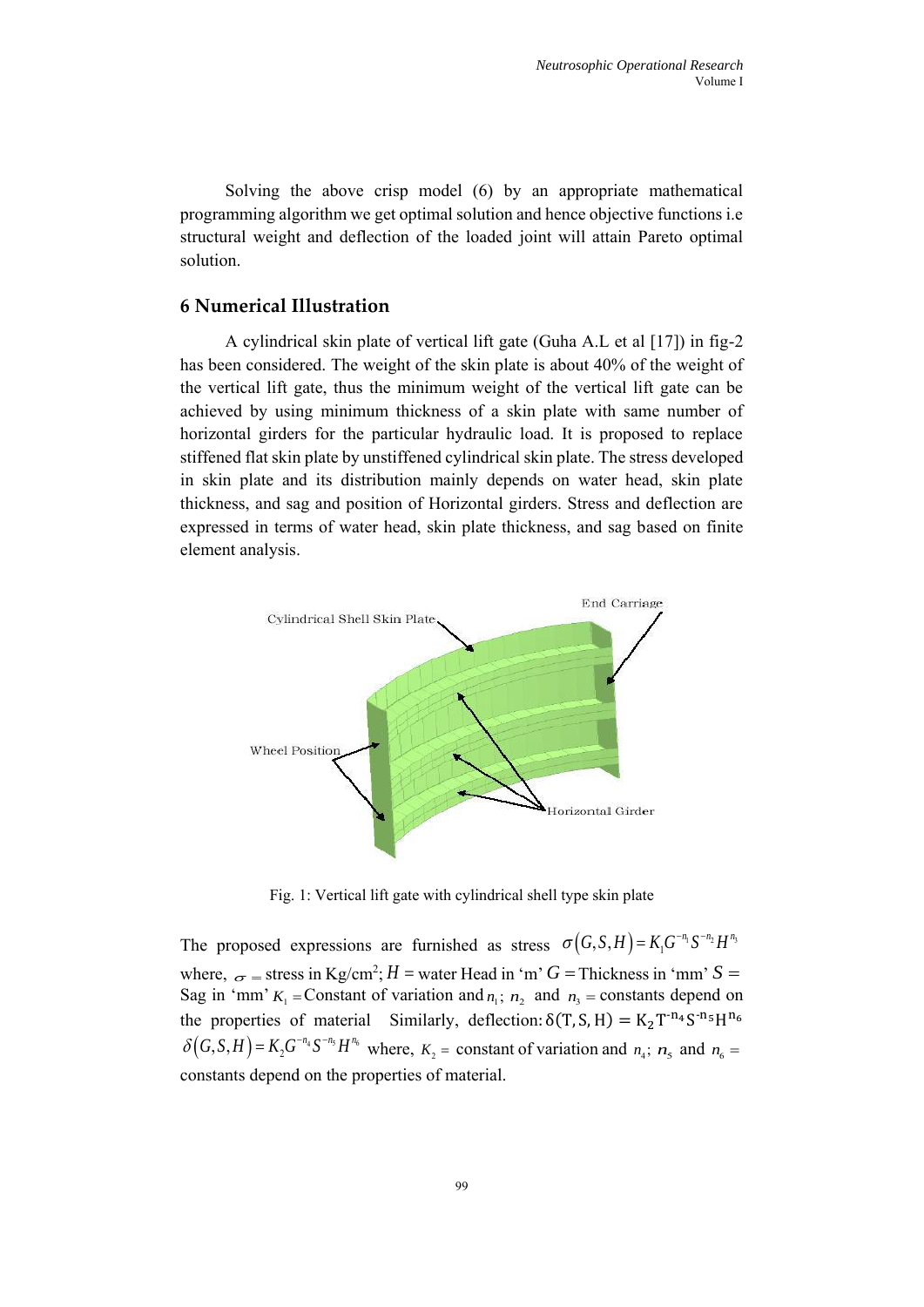To minimize the weight of Vertical gate by simultaneous minimization of Thickness  $G$  and sag,  $S$  of skin plate subject to maximum allowable stress  $(\sigma_0)$ and deflection  $(\delta_0)$ .

(7)

So, the model is

*Minimize G*

*Minimize S*

Subject to

 $\sigma(G, S, H) \equiv K_1 G^{-n_1} S^{-n_2} H^{n_3} \le \sigma_0;$ 

 $\delta(G, S, H) \equiv K_2 G^{-n_4} S^{-n_5} H^{n_6} \le \delta_0$ 

 $G, S > 0;$ 

Input data of the problem is tabulated in Table. 1.

| constant of<br>variation $K_1$ | constant of<br>variation $K_{\gamma}$ | constants depend on the properties<br>of material                                              | water<br>head<br>H<br>(m) | Maximum<br>allowable<br>stress $\sigma_{0}$<br>(Mpa) | Maximum<br>allowable<br>deflection<br>of girder<br>$\delta_{0}$<br>(Mpa) |
|--------------------------------|---------------------------------------|------------------------------------------------------------------------------------------------|---------------------------|------------------------------------------------------|--------------------------------------------------------------------------|
| $3.79\times10^{-3}$            | $87.6\times10^{-5}$                   | $n_1 = 0.44; n_2 = 1.58;$<br>$n_{3} = 1.0$<br>$n_4 = 0.729; n_5 = 0.895;$<br>$n_{\rm s} = 1.0$ | 25                        | 137.5                                                | 5.5                                                                      |

Table 1: Input data for crisp model (7)

Solution: According to step 2 of 4.1.1, pay-off matrix is formulated as follows:

$$
\begin{array}{cc}\n & G & S \\
G^1 \begin{bmatrix} 0.59 \times 10^{-5} & 37.61824 \\ 3528.536 & 0.10256 \times 10^{-2} \end{bmatrix}\n\end{array}
$$

Here,

 $U_G^F = U_G^T = 3528.536, L_G^F = L_G^T + \varepsilon_G = 0.59 \times 10^{-5} + \varepsilon_G$ ;  $L_G^I = L_G^T = 0.59 \times 10^{-5}$ ,  $U_G^I = L_G^T + \xi_G = 0.59 \times 10^{-5} + \xi_G$ 

such that  $0 < \varepsilon_G$ ,  $\xi_G <$  (3528.536 – 0.59×10<sup>-5</sup>)  $0 < \varepsilon_G$ ,  $\xi_G <$   $(3528.536 - 0.59 \times 10^{-5})$  $<\varepsilon_{G}, \xi_{G} < (3528.536 - 0.59 \times 10^{-5})$ ;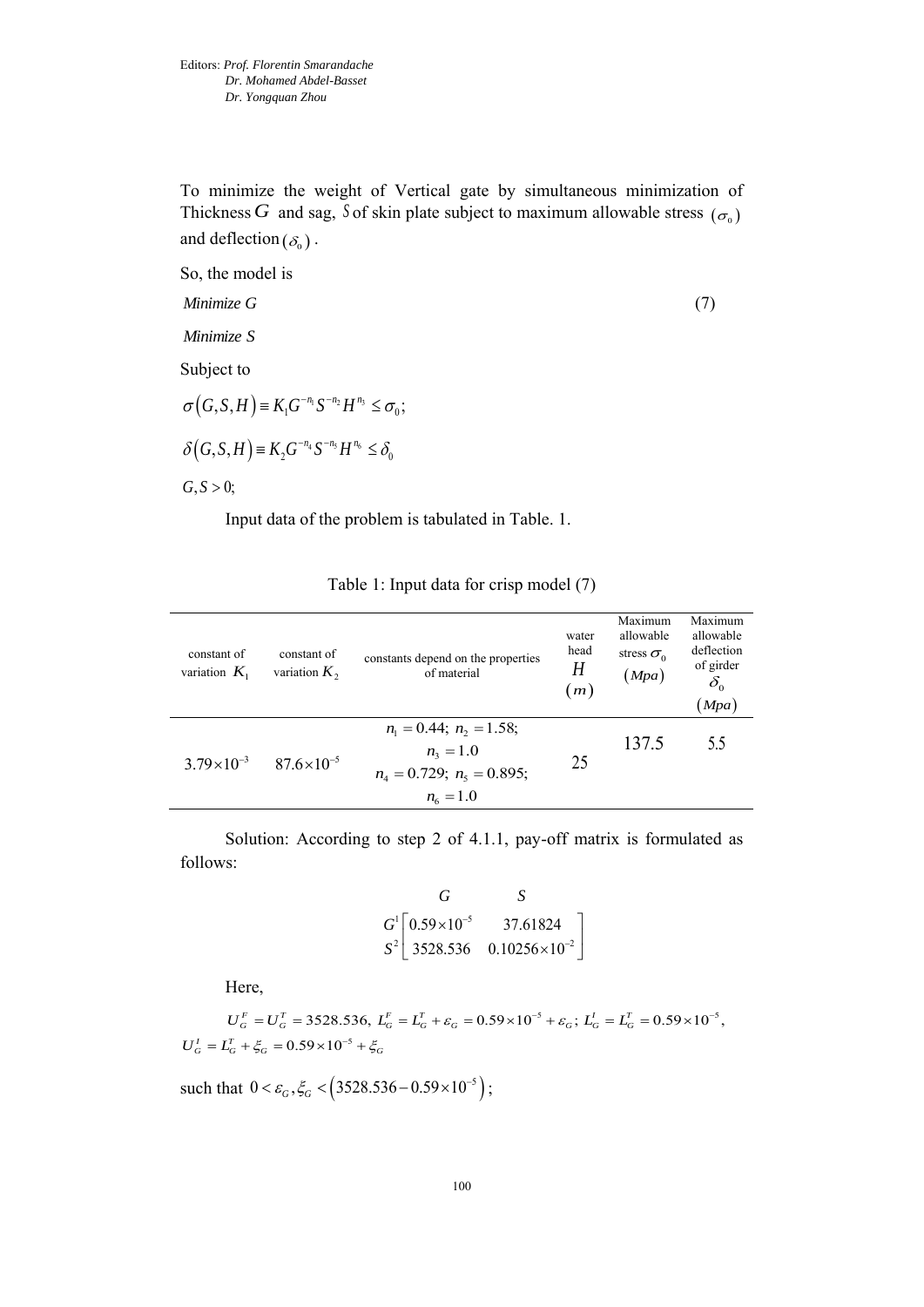$$
U_s^F = U_s^T = 37.61824, \ L_s^F = L_s^T + \varepsilon_s = 0.10256 \times 10^{-2} + \varepsilon_s;
$$
  

$$
L_s^I = L_s^T = 0.10256 \times 10^{-2}, \ U_s^I = L_s^T + \xi_s = 0.10256 \times 10^{-2} + \xi_s
$$

such that  $0 < \varepsilon_s$ ,  $\xi_s < (37.61824 - 0.10256 \times 10^{-2})$  $0 < \varepsilon_{s}$ ,  $\xi_{s} < (37.61824 - 0.10256 \times 10^{-2})$ - $<\varepsilon_{s}, \xi_{s} < (37.61824 - 0.10256 \times 10^{-2}$ 

Here, truth, indeterminacy, and falsity membership function for objective

functions are *G* and *S* are defined as follows  
\n
$$
T_G = \begin{cases}\n1 & \text{if } G \le 0.59 \times 10^{-5} \\
\frac{3528.536 - G}{3528.536 - 0.59 \times 10^{-5}} & \text{if } 0.59 \times 10^{-5} \le G \le 3528.536 \\
0 & \text{if } G \ge 3528.536\n\end{cases}
$$
\n
$$
F_G = \begin{cases}\n0 & \text{if } G \le 0.59 \times 10^{-5} + \varepsilon_G \\
\frac{G - (0.59 \times 10^{-5} + \varepsilon_G)}{3528.536 - 0.59 \times 10^{-5} - \varepsilon_G} & \text{if } 0.59 \times 10^{-5} + \varepsilon_G \le G \le 3528.536; \\
1 & \text{if } G \ge 3528.536\n\end{cases}
$$
\n
$$
I_G = \begin{cases}\n1 & \text{if } G \le 0.59 \times 10^{-5} \\
\frac{(0.59 \times 10^{-5} + \xi_G) - G}{\xi_G} & \text{if } 0.59 \times 10^{-5} \le G \le 0.59 \times 10^{-5} + \xi_G \\
0 & \text{if } G \ge 0.59 \times 10^{-5} + \xi_G\n\end{cases}
$$

$$
T_s = \begin{cases} 1 & \text{if } S \le 0.10256 \times 10^{-2} \\ \frac{37.61824 - S}{37.61824 - 0.10256 \times 10^{-2}} & \text{if } 0.10256 \times 10^{-2} \le S \le 37.61824; \\ 0 & \text{if } S \ge 37.61824 \end{cases}
$$
  

$$
F_s = \begin{cases} 0 & \text{if } S \le 0.10256 \times 10^{-2} + \varepsilon_s \\ \frac{S - (0.10256 \times 10^{-2} + \varepsilon_s)}{37.61824 - 0.10256 \times 10^{-2} - \varepsilon_s} & \text{if } 0.10256 \times 10^{-2} + \varepsilon_s \le S \le 37.61824; \\ 1 & \text{if } S \ge 37.61824 \end{cases}
$$
  

$$
I_s = \begin{cases} 1 & \text{if } S \le 0.10256 \times 10^{-2} \\ \frac{(0.10256 \times 10^{-2} + \xi_s) - S}{\xi_s} & \text{if } 0.10256 \times 10^{-2} \le S \le 0.10256 \times 10^{-2} + \xi_s \\ 0 & \text{if } S \ge 0.10256 \times 10^{-2} + \xi_s \end{cases}
$$

$$
f_{\rm{max}}
$$

2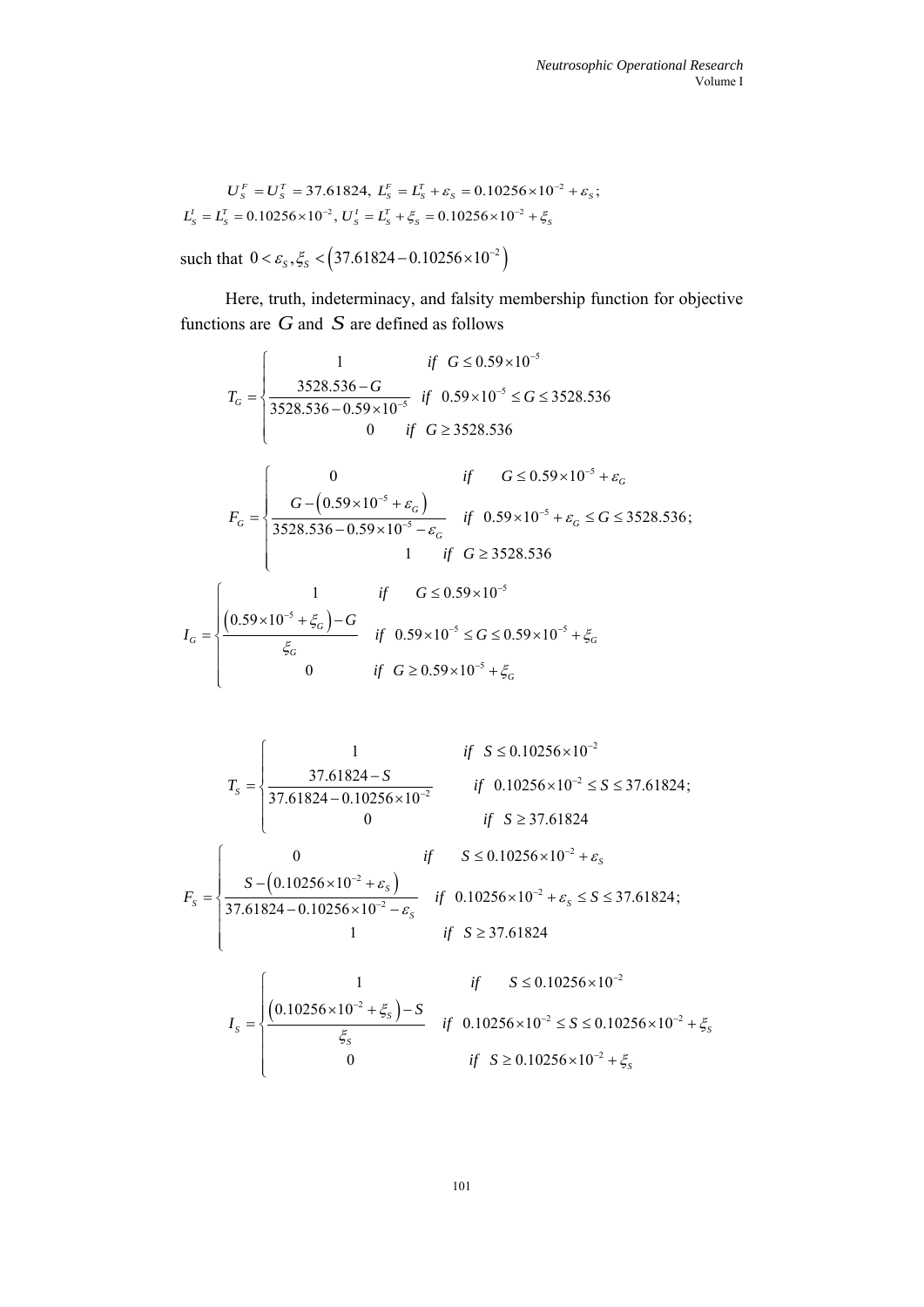Now using neutrosophic optimization technique with truth, indeterminacy and falsity membership functions we get

$$
\begin{aligned}\n\text{Maximize } & (\alpha + \gamma - \beta) \\
\text{subject to } G + \left(3528.536 - 0.59 \times 10^{-5}\right) \alpha \le 3528.536; \\
S + \left(37.61824 - 0.10256 \times 10^{-2}\right) \alpha \le 37.61824; \\
G - \left(1 - \beta\right) \left(0.59 \times 10^{-5} + \varepsilon_{\mathcal{G}}\right) \le 3528.536 \beta; \\
S - \left(1 - \beta\right) \left(0.10256 \times 10^{-2} + \varepsilon_{\mathcal{S}}\right) \le 37.61824 \beta; \\
G + \xi_{\mathcal{G}} \gamma \le \left(0.59 \times 10^{-5} + \xi_{\mathcal{G}}\right); \\
S + \xi_{\mathcal{S}} \gamma \le \left(0.10256 \times 10^{-2} + \xi_{\mathcal{S}}\right); \\
(3.79 \times 10^{-3} \times 25\right) G^{-0.44} S^{-1.58} \le 137.5; \\
(87.6 \times 10^{-5} \times 25\right) G^{-0.729} S^{-0.895} \le 5.5; \\
\alpha \ge \beta; \alpha \ge \gamma; \alpha + \beta + \gamma \le 3; \ \alpha, \beta, \gamma \in [0, 1]\n\end{aligned}
$$

|                                                                                                                             | G        |           |
|-----------------------------------------------------------------------------------------------------------------------------|----------|-----------|
| Methods                                                                                                                     | mm)      | mm)       |
| Fuzzy multi-objective nonlinear programming (FMONLP)                                                                        | 52.88329 | 0.5648067 |
| Intuitionistic fuzzy multi-objective nonlinear programming<br>(IFMONLP) $\varepsilon_c = 1764.268, \varepsilon_s = 2.57033$ | 52.88329 | 0.5648065 |
| Neutrosophic optimization (NSO)<br>$\varepsilon_G = \xi_G = 1764.268, \varepsilon_S = \xi_S = 22.57033$                     | 44.28802 | 0.5676034 |

Table 2: Comparison of Optimal solution of MOSOP (7) based on different method

Here we get best solutions for the different tolerance  $\xi_G$ ,  $\xi_S$  for indeterminacy membership function of objective functions. From the table 2, it shows that NSO technique gives better Pareto optimal result in the perspective of Structural Optimization.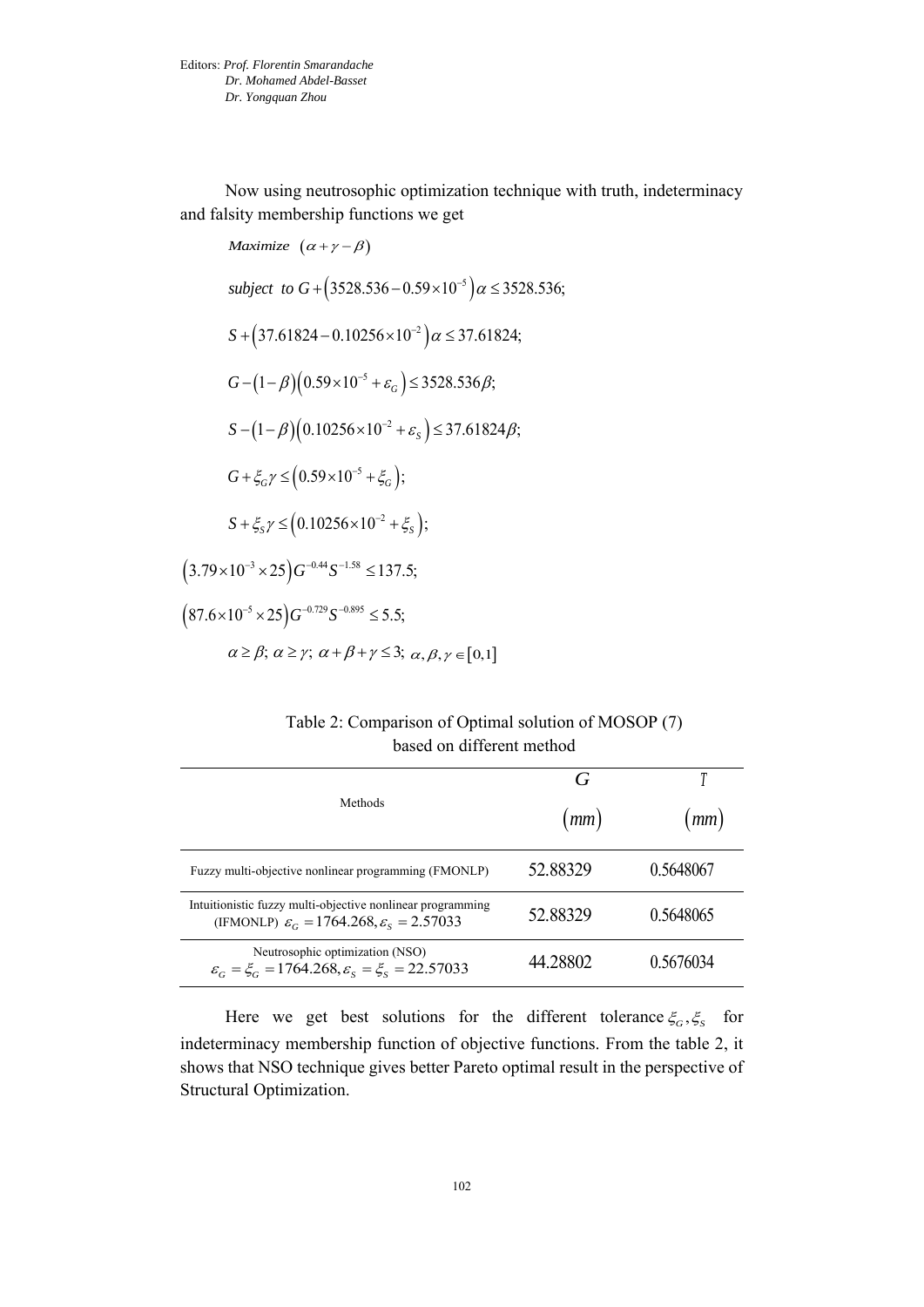# **7 Conclusions**

The main objective of this work is to illustrate how much neutrosophic optimization technique reduces thickness and sag of nonlinear vertical lift gate in comparison of fuzzy and intuitionistic fuzzy optimization technique. The concept of neutrosophic optimization technique allows one to define a degree of truth membership, which is not a complement of degree of falsity; rather, they are independent with degree of indeterminacy. Here we have considered a non-linear skin plate of vertical lift gate problem. In this problem, we find out minimum thickness of the structure as well as minimum sag of cylindrical skin plate. The comparisons of results obtained for the undertaken problem clearly show the superiority of neutrosophic optimization over fuzzy optimization and intuitionistic fuzzy optimization. The results of this study may lead to the development of effective neutrosophic technique for solving other model of nonlinear programming problem in different fields.

# **Acknowledgement**

The research work of MridulaSarkar is financed by Rajiv Gandhi National Fellowship (F1-17.1/2013-14-SC-wes-42549/(SA-III/Website)), Govt of India.

#### **References**

[1] Atanassov K T. Intuitionistic fuzzy sets. Fuzzy Sets and Systems.1986: *20(1)*: 87- 96.

[2] Zadeh L A. Fuzzy set. Information and Control. 1965: 8(3): 338-353.

[3] Rao SS. Description and optimum design of fuzzy mechanical systems. Journal of Mechanisms, Transmissions, and Automation in Design. 1987:109(1): 126-132.

[4] Bellman R E, Zadeh L. A Decision-making in a fuzzy environment. Management science.1970:17(4): B-141.

[5] Shih C J, Lee H W. Level-cut approaches of first and second kind for unique solution design in fuzzy engineering optimization problems. Tamkang Journal of Science and Engineering. 2004: 7(3):189-198.

[6] Shih C J, Chi C C, Hsiao J H. Alternative α-level-cuts methods for optimum structural design with fuzzy resources. Computers & structures, (2003):81(28): 2579- 2587.

[7] Smarandache F. Neutrosophy, neutrosophic probability, set and logic, Amer. Res. Press. Rehoboth USA, 105. 1998.

[8] Wang GY, Wang WQ, Fuzzy optimum design of structure. Engineering Optimization. 1985: 8: 291-300

[9] Yeh YC, Hsu DS. Structural optimization with fuzzy parameters. Computer and Structure.1990:37(6), 917–924.

[10] Changwen X. Fuzzy optimization of structures by the two-phase method. Computers & Structures, 1989: 31(4): 575-580.

[11] Dey S, Roy T K. A Fuzzy Programming Technique for Solving Multi-objective Structural Problem. International Journal of Engineering and Manufacturing.2014: 4(5): 24.